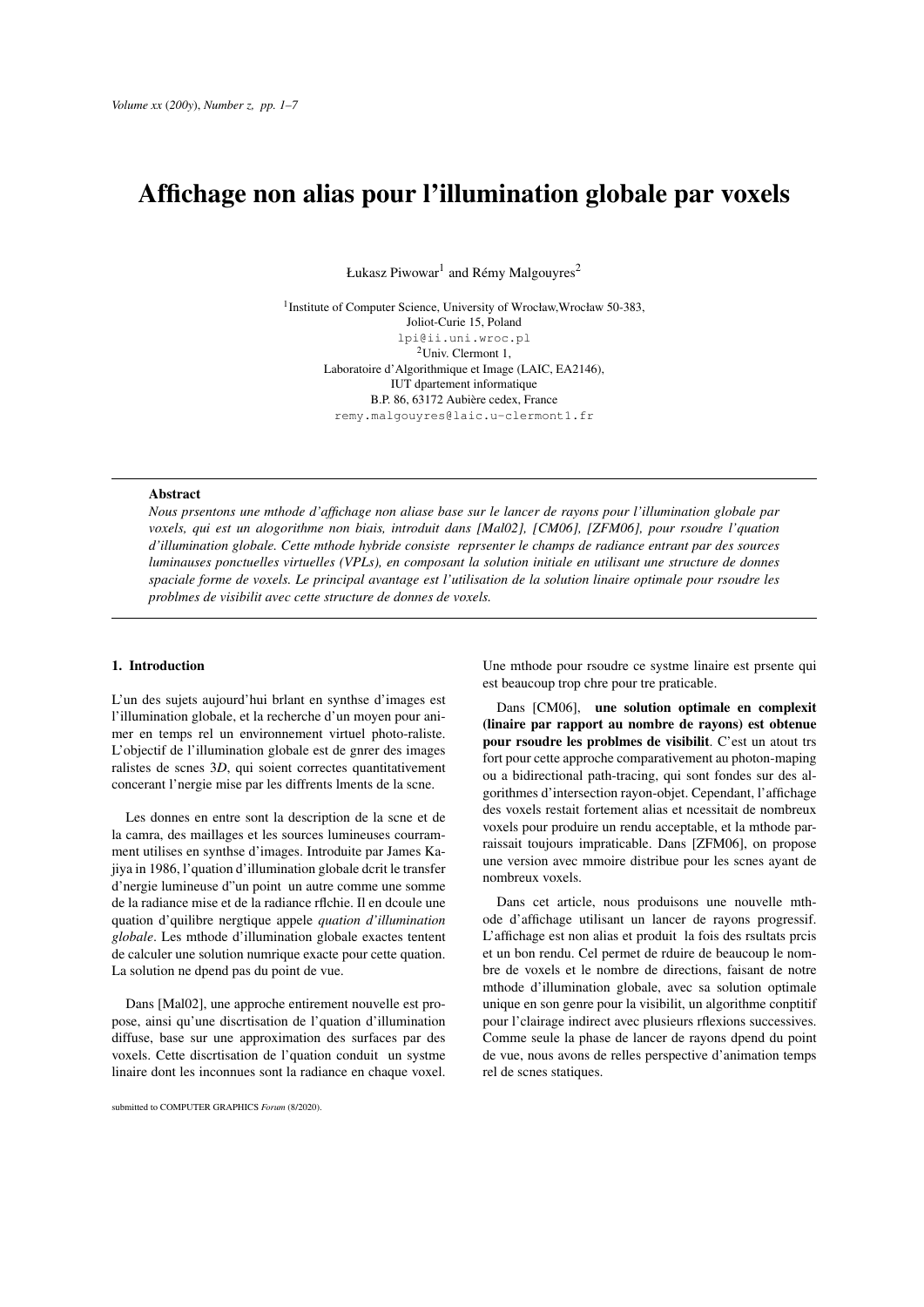## 2. Illumination Equation and Classical Approaches

Let *x* and *y* denote two points in a scene. Let  $B(x)$  denote the *radiosity* at the point  $x$ , the amount of the energy leaving *x* per unit of time per unit of solid angle (steradian) per unit of area. Let *V* denote the visibility function, defined by  $V(x, y) = 1$  if *y* is visible from *x* in the scene and  $V(x, y) = 0$ otherwise. Let *r* denote the distance between two points *x* and *y*. Let  $\theta(x, y)$  denote the angle between the vector  $\overrightarrow{xy}$  and the normal vector  $\vec{n}$  at the point *x* (see Figure 1). If that angle is less then or equal to  $\frac{\pi}{2}$ , there is no interaction between *x* and *y*, and we define by convention  $\cos \theta$  as equal to 0. The (continuous) diffuse illumination equation is as follows:

$$
B(x) = E(x) + \rho(x) \int B(y) \frac{\cos \theta(x, y) \cos \theta(y, x)}{\pi r^2} V(x, y) dy
$$

where

- A point re-emits only a fraction  $\rho_d(x)$  of the energy it receives. Assuming that this factor does not depend on incoming or outgoing directions is known as the *ideal diffuse hypothesis*. The reflection coefficient  $\rho_d$  is less than 1.
- $\theta(y, x)$  is the angle between the vector  $\overrightarrow{yx}$  and the normal  $\overrightarrow{n'}$  to the surface at *y*.
- *•* The π factor is a normalization term deriving from radiance considerations.



Figure 1: *Geometric relation*

An intuitive explanation of Equation (1) is: "the total power of light leaving a voxel x (the  $B(x)$  term), is defined by two terms: the proper emittance of this voxel as a light source (the  $E(x)$  term), and some fraction of the light it receives from its environment (the integral)".

Note that the equation presented here is a particular case, corresponding to the Lambertian model of reflection, of a more general global illumination equation with a *Bidirectional Reflectance Distribution Function* (*BRDF*). There is no theoretical obstruction to using our method with *BRDFs*, but only the diffuse case is fully implemented at this point.

We cannot present exhaustively all known approaches to

global illumination in this paper for lack of space, but let us mention a few of them.

- 1. Radiosity with patches ( [SP94]) decomposes the scene into some polygonal patches and makes the assumption that the radiosity is constant on each patch. The global illumination equation is then approximated by some linear system with good properties. The drawbacks of radiosity is the difficulty to make it work with *BRDFs*, and the high cost when the number of polygons increases (the visibility factor, called *form factor* between two patches is expensive to compute). Moreover, if we take too few patches, we cannot accurately display curved objects and mainly polygonal scenes are rendered.
- 2. Photon mapping ( [Jen96], [Jen97], [Jen01]) is a method that traces random rays from light sources, and at each intersection, traces a new random ray with a probability that depends on the *BRDF*. This method accurately solves the illumination equation but indirect lighting is very expensive, especially since tracing a single ray, even with accelerating data structures, is far from constant time.
- 3. Bidirectional path tracing presents the same drawbacks as photon mapping.
- 4. Instant radiosity ( [Kel97]) can be used in combination with other methods such as photon mapping for good looking display. Photons are used as virtual light sources in a raytracing phase. Instant radiosity is viewpointdependent. The method is very expensive on scenes lit primarily by indirect lighting, either with photon maps or quasi-random walk to distribute photons, several hundred frames may be required to get photons to arrive where they are needed.

Our method is from a family of methods that stores the outgoing energy in some spacial data structure (voxels in our case), which, similarly to radiosity, enables us to take advantage of dynamic programming, which is the only way to effectively simulate several successive reflections.

## 3. Voxel Based Approach

By a change of variable, using the correspondence between visible points from the point *x* and points on a sphere *S* centered at *x*, and the continuous diffuse illumination equation is equivalent to

$$
B(x) = E(x) + \rho(x) \int_{S} B(y) \frac{\cos \theta}{\pi} d\vec{\sigma}
$$

In [Mal02], we simply discretize this equation by approximating the surfaces by a discrete surface, and also sampling the sphere to estimate the integral, by introducing a finite set of directions.

$$
B(x) = E(x) + \rho(x) \sum_{\overrightarrow{\mathbf{O}} \in D} B(I(x, \overrightarrow{\mathbf{O}})) \frac{\cos \theta(x, I(x, \overrightarrow{\mathbf{O}}))}{\pi} \Delta\Omega(\overrightarrow{\mathbf{O}})
$$
\n(1)

submitted to COMPUTER GRAPHICS *Forum* (8/2020).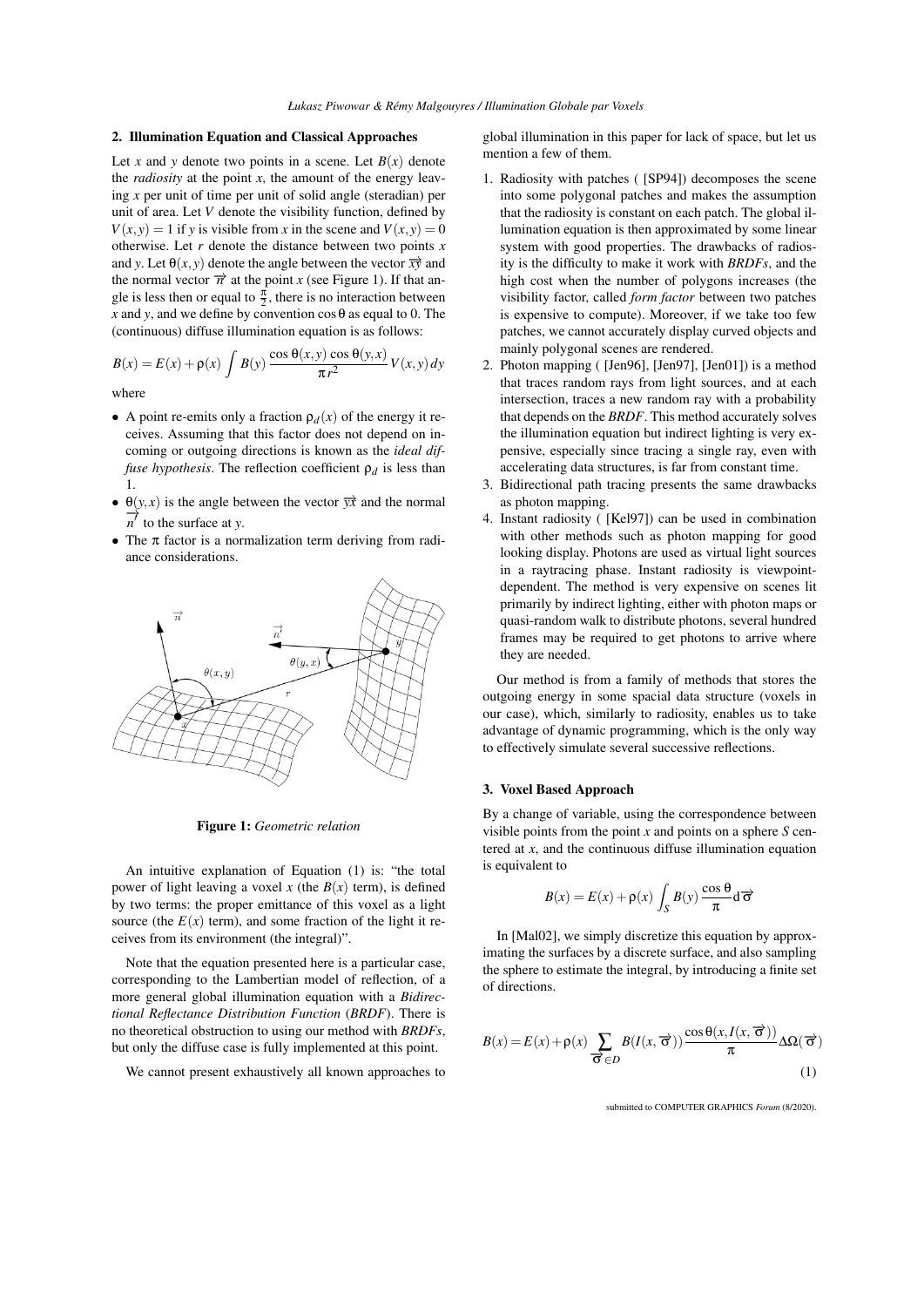where

- *• x* is now a voxel;
- *D* is a set of discrete directions in space;
- $I(x, \vec{\sigma})$  is the first point *y* viewed from *x* in the direction of *−→*σ (as in a ray-object intersection);
- *•* To quantify how much of an object is seen from a point, the term  $\Delta\Omega(\vec{\sigma})$  is the fraction of a solid angle associated to the direction  $\vec{\sigma}$ .

This discrete equation is a large linear system with unknowns  $B(x)$  but the  $I(x, \vec{\sigma})$  depends on visibility and occlusions.

The way to obtain a discrete set of voxels from a continuous surface is described in [Mal94] for an implicit surface, and in [Mal02] for a mesh.

In [CM06], a solution of the linear system is obtained with optimal complexity. We use a slightly improved version of this method, by using bucket (or radix) sort (complexity  $O(n)$ ) instead of quicksort. Thus final complexity is  $O(N \times I \times D)$ , where *N* is the number of voxels of the discrete surface, *D* is the number of directions used for sampling the sphere, and *I* is the number of iteration, or number of successive reflections used for indirect lighting. We emphasize that the complexity is linear (with a small coefficient) with respect to the total number of rays traced. In [PM08], an integer only discrete ray shooting is combined with the linear method for direct lighting of voxels to increase directions sampling from light sources.

The method has a potential as universal method for solving the general light transport problem with *BRDF*, but up to now only the diffuse case is implemented satisfactorily. Up until now, there was no satisfactory method for rendering the results. We solve this problem in this paper.

## 4. Optimal Complexity for Visibility

To solve Equation (1), a converging iterative method similar to the one used with classical patch-based radiosity can be used: it usually relies on Jacobi or Gauss-Seidel relaxation. If we consider the linear equation under its form  $B = E + M.B$ , where *B* is a vector of elements and *M* a matrix of factors, some properties of *M* ensures the sequence  $B_{n+1} = E + M.B_n$  converges toward a limit, which is a solution of the discrete linear system. Roughly speaking, this is a transcription of light gathering, each iteration going a step further in light re-emission. Convergence is expected since light is progressively absorbed. Technically, each iteration consists in propagating packets of energy between mutually visible voxels.

Given a direction vector  $(a, b, c) \in \mathbb{Z}^3$  with  $a \ge b \ge c$ , a notion of a 3*D* line has been proposed [DR95], as the set of points  $(x, y, z) \in \mathbb{Z}^3$  such that

$$
\mu \le cx - az < \mu + \omega \text{ and } \mu' \le bx - ay < \mu' + \omega'
$$

submitted to COMPUTER GRAPHICS *Forum* (8/2020).

where  $\mu, \mu', \omega, \omega'$  are integers. Other cases can be deduced by symmetry. It is noteworthy that under this definition, a 3*D* discrete line represents the intersection between two discrete planes, each being the orthogonal extrusion of a 2*D* discrete line included in one of the coordinate planes. The connectivity is related to the thickness ω and ω *′* of these 2*D* lines. If the two 2*D* projections are naïve (resp. standard), the 3*D* line is called naïve (resp. standard).

**Proposition 1** Let us denote by  $\mathbb{Z}_{*}^{3}$  the set  $\mathbb{Z}^{3}\setminus\{(0,0,0)\}$ . Given an integer vector  $\vec{v} \in \mathbb{Z}_{*}^{3}$ , the set  $\mathbb{Z}^{3}$  can be partitioned into 3*D* discrete lines, whose direction vector is  $\vec{v}$ (see Figure 3). Moreover, given a voxel  $x \in \mathbb{Z}^3$ , finding out which 3*D* discrete line in the partition the point *x* belongs to can be done in constant time.

Now, solving our linear system given by Equation (1) by the Gauss-Seidel relaxation amounts to transferring energy from one voxel *x* to the first voxel *y* visible from *x* in a direction σ, for some finite set of sample directions σ. We can assume w.l.o.g that  $\sigma$  has integer coordinates. Now, if we consider some fixed direction  $\sigma$  and a partition of the voxel space  $\mathbb{Z}^3$  into discrete lines parallel to  $\sigma$ , then the voxels of the discretized surface (say mesh or implicit surface) that lie on the same discrete line can be arranged in an ordered list. In this ordered list, the first visible voxel is the next voxel in the list (see Figure 2). So, once the lists are sorted, we can propagate the energy in linear time *O*(*N*).

Now, the idea is that by going over the set of all surface voxels in a lexicographic order (lexicographic orders are precomputed by radix sort), we can build all the lists in linear time *O*(*N*) (see Figure 3). We do this for each of the *D* sample directions and for each of the *I* Gauss-Seidel iteration, and we get a numerical solution of Equation (1) in time  $O(N \times I \times D)$ .

# 5. Display Method Using RayTracing

To compute the final image we use raytracing and use the voxels as a light sources (or VPL∼) in the way somewhat inspired by instant radiosity method [Kel97]. Of course, the principle must be substantially modified to be adapted to voxels. The intensity of the voxels is proportional to their radiosity as obtained in the output of the method of [CM06]. However, to take into account the nature of radiosity (power per unit of steradian per unit of area) we select the voxels *randomly* according to a probability proportional to their *area*, as defined below, and multiplied by a solid angle.

Each connected component  $\chi$  of the continuous surface (e.g mesh) separates the space into two connected components, *C* and  $\overline{C}$  (Jordan theorem), where  $\overline{C}$  is the component which contains the viewpoint. We consider *O* the set of all the voxels  $(i, j, k) \in \mathbb{Z}^3$  which are contained in *C* (i.e. voxels inside an object or outside the scene). The discretization of the surface is the boundary *F* of *O*, which is the set of all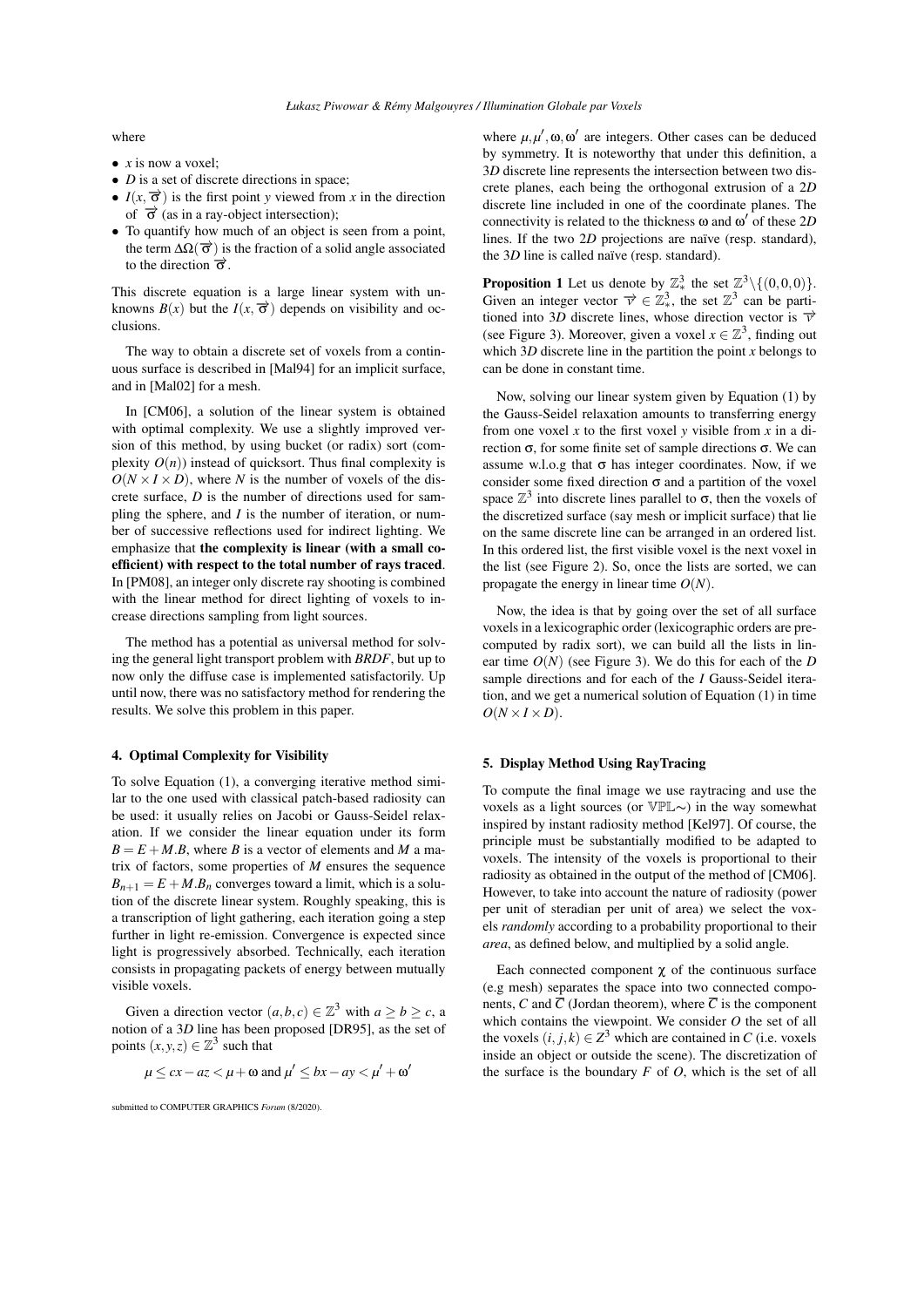

(a) Unsorted lists of voxels



(b) Sorted lists of voxels

Figure 2: *Lists of voxels obtained by intersection with discrete lines*



Figure 3: *The lexicographic on voxels coincides with linear order on rays*

voxels in *O* which are 6*−*adjacent to (i.e. have a common face with) a voxel in the complement  $\overline{O}$  of  $O$ .

For a voxel  $x \in F$ , the element of area  $\Delta A(x)$  is the sum, for all 6–neighbors *y* of *x* in  $\overline{O}$ , of the dot product  $\overrightarrow{xy}$ .  $\overrightarrow{N}$ , where  $\overrightarrow{N}$  is the normal vector at the point *x*.

$$
\Delta A(x) = \sum_{y \in N_6(x) \cap \overline{O}} \overrightarrow{xy}.\overrightarrow{N}
$$

So, we make a raytracing phase by tracing rays from the viewpoint through the pixels. For each pixel, we compute the ray-object intersection point *I* that we must shade. In order to shade the point *I*, we use the sample voxels *y*, randomly selected with probability proportional to ∆*A*(*y*), as point light sources with intensity, or *energy contribution*:

$$
C_y(I) = B(y) \frac{\cos \theta(I, y) \cos \theta(y, I)}{\vert I - y \vert\vert^2} V(I, y)
$$

In fact, we select two random samples sets of voxels: one for light sources and one for non light source voxels. The reason is the light sources (non-zero emittance) emit much more power and must be sampled more finely. We denote by  $L$  the set of all voxels with non-zero emittance (light source voxels) and  $N\mathcal{L}$  the set of all non light-source voxels. We select a set  $V_d \subset \mathcal{L}$  of light source sample voxels. and a set  $V_i \subset \mathcal{NL}$  of non light source sample voxels. We denote  $n_d = |V_d|$  the number of light source sample voxels and  $n_i = |V_i|$  the number of non light source sample voxels, The total power at the pixel (or equivalently at *I*) is computed as :

$$
\frac{1}{2\pi} \left( \frac{TAD}{n_d} \cdot \sum_{y \in V_d} C_y(I) + \frac{TAI}{n_i} \cdot \sum_{y \in V_i} C_y(I) \right)
$$

where:

$$
TAD = \sum_{x \in \mathcal{L}} \Delta A(y)
$$

$$
TAI = \sum_{x \in \mathcal{N}\mathcal{L}} \Delta A(y)
$$

are the total areas of light source surfaces *L* and non light source surfaces *N L*.

We can add some specular effects at the point *I* using a local illumination model. We implemented successfully the *BRDF* model of ( [AS00]).

## 6. Implementation

We use progressive raytracing that allows the user to get approximate results after a few seconds. For each frame, part of all the Virtual Point Lights (*VPL*) is taken into account. Thus at each instant the preview image is an approximation of the energy of the final solution. The output converges to the final solution and computation can be stopped by the user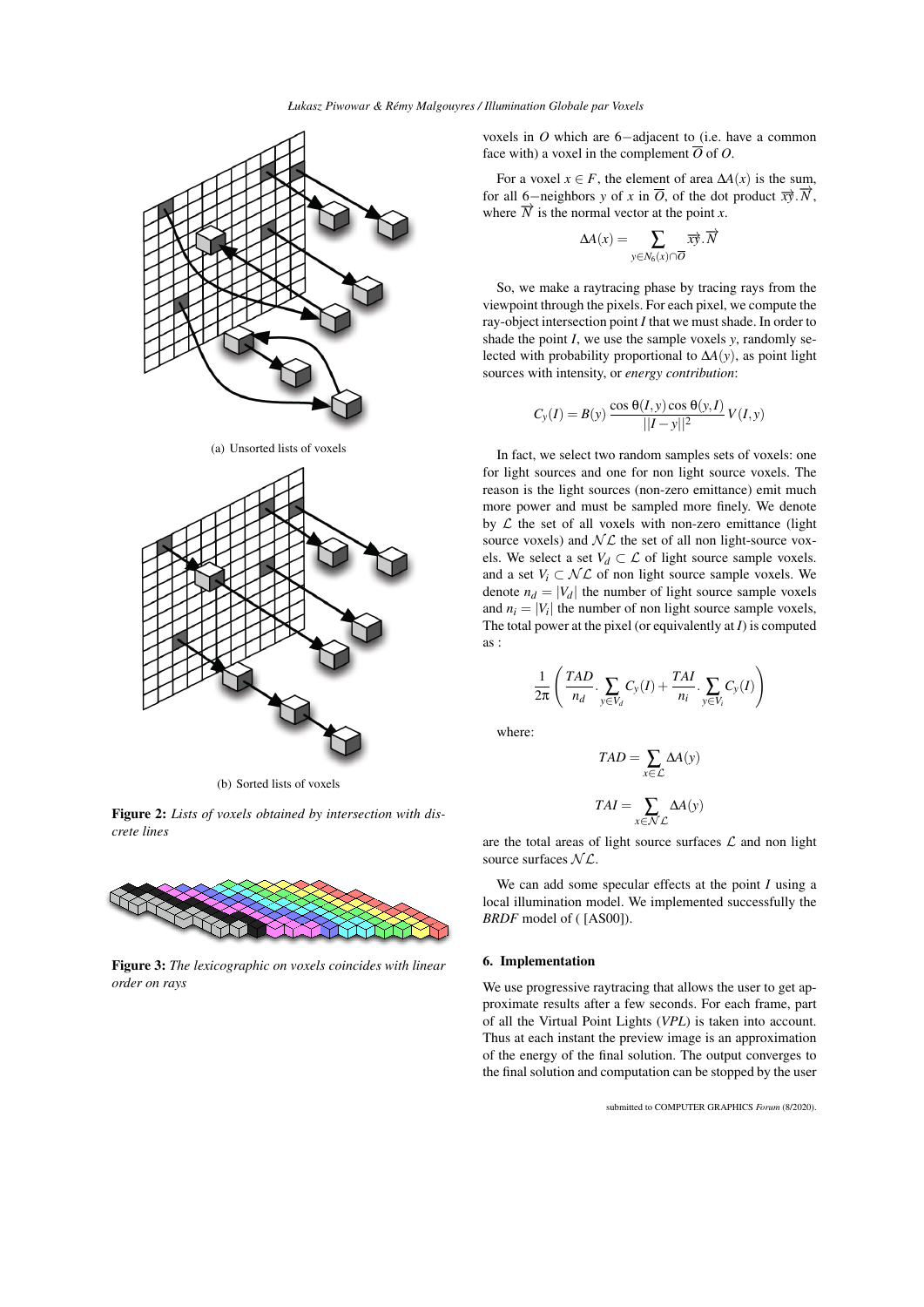or automatically (by using a difference threshold between successive frames). Since we use the same set of *VPLs* for all the pixels (and possibly for all viewpoints in the same static scene), no noise is noticeable (the only problem is hard shadow edges with disappear after a sufficient number of *VPLs* is taken into account).

To create a proper *VPL* order, we select the voxels randomly according to a probability proportional to their *area*. To do this, we place all the voxels in a table, compute a random number between 0 to the sum of the areas ∆*A*, and use a binary search to select the right voxel. Conformly to theory of statistics, we do not reject a voxel after selection if selected more then once.

In the raytracing step, at each frame, for each pixel we compute the contribution of the next 16 of the *VPLs* to the final picture.

We add features like anti-aliasing and depth of field without additional cost, by slightly modifying the ray's position and/or direction. For both effects we use stratified sampling computed once for each frame and used by each pixel.

# 7. Results

Tests were done on an *Intel Core 2 Duo 6300* (1.86*GHz*). Only one core was used. Our computer has 2*GB* of memory (but generally less then 1*GB* was used). We used a completely home-made *CPU−*only raytracer, using *KD−*trees with a simplified surface-area heuristics. Our implementation of raytracing has many shortcomings, and so has our implementation of our voxel method. In particular, both are *CPU−*only and use no threads. Statistics about test scenes are shown in Table 1 and Table 2. Detailed number of rays per second are shown in Table 4.

Table 1: *Test scenes statistics (1)*

| <b>Scene</b> | <b>Voxels</b> | LPL | <b>SR</b> | LR | <b>Size</b> | TТ    |
|--------------|---------------|-----|-----------|----|-------------|-------|
| Bunny1       | 146355        | 5   | 35        | 22 | 1024x768    | 558   |
| Bunny30      | 146355        | 5   | 35        | 22 | 1024x768    | 2486  |
| Bunny116     | 146355        | 5   | 35        | 22 | 1024x768    | 7742  |
| Sponza       | 236754        | 7   | 35        | 26 | 1024x768    | 29185 |
| Labirynth    | 11803         | 9   | 35        | 22 | 512x512     | 207   |
| Emission     | 36062         | 4   | 8         | 22 | 512x512     | 112   |
| Shadow       | 26547         | 4   | 22        | 18 | 512x512     | 147   |
| Geometric    | 21074         | 4   | 28        | 18 | 512x512     | 208   |

These results inspire us two kinds of considerations.

1) With comparable implementations, the number of rays per second is by far greater for discrete rays than for continuous rays. This shows that a *GPU −CPU* implementation of the linear discrete method will, beyond reasonable doubt, outrun *KD−*tree based ray-tracing. Moreover, the discrete method's performance is less sensitive to surfaces' complexity.

submitted to COMPUTER GRAPHICS *Forum* (8/2020).

Table 2: *Statistics for different kinds of rays (2)*

| <b>Scene</b> | <b>ST</b> | LТ  | <b>RTT</b> | <b>SRays</b>      | <b>LRays</b>      | <b>CRays</b>       |
|--------------|-----------|-----|------------|-------------------|-------------------|--------------------|
| Bunny1       | 93        | 404 | 52         | 70.5e6            | 807.6e6           | 9.45e <sub>6</sub> |
| Bunny30      | 93        | 404 | 1980       | 70.5e6            | 807.6e6           | 297e <sub>6</sub>  |
| Bunny116     | 93        | 404 | 7236       | 70.5e6            | 807.6e6           | 1 133e6            |
| Sponza       | 274       | 960 | 27755      | 211.4e6           | 1 181e6           | 2030e6             |
| Labirynth    | 12        | 68  | 124        | 22e6              | 183e6             | 48.5e6             |
| Emission     | 5         | 50  | 56         | 3.7e <sub>6</sub> | 284e <sub>6</sub> | 8.7e <sub>6</sub>  |
| Shadow       | 4         | 23  | 119        | 3.2e6             | 141e6             | 29.3e6             |
| Geometric    | 11        | 20  | 176        | 8.1e6             | 109e6             | 43.5e6             |

Table 3: *Detailed column names for Tables 1 and 2*

| Name          | Description                                         |  |  |  |
|---------------|-----------------------------------------------------|--|--|--|
| Scene         | Scene name                                          |  |  |  |
| <b>Voxels</b> | Number of voxels                                    |  |  |  |
| LPL.          | Light path length                                   |  |  |  |
|               | (number of successive reflexions $+1$ )             |  |  |  |
| SR.           | Shooting discrete sphere radius                     |  |  |  |
| LR.           | Linear method discrete sphere radius                |  |  |  |
| Size          | Width and height in pixels of the output image.     |  |  |  |
| TT            | Total runtime (in seconds)                          |  |  |  |
| <b>ST</b>     | Voxel shooting time (in seconds)                    |  |  |  |
| LТ            | Linear method propagation time (in seconds)         |  |  |  |
| RTT.          | Ray-tracing display time (in seconds)               |  |  |  |
| CRays         | number of continous rays (raytracing)               |  |  |  |
| <b>SRays</b>  | number of discrete rays (shooting)                  |  |  |  |
| LRays         | number of discrete rays (linear method)             |  |  |  |
| <b>DSR</b>    | Discrete shooting rays                              |  |  |  |
| <b>DLR</b>    | Discrete linear method rays                         |  |  |  |
| CR.           | Continuous rays (classical ray-object intersection) |  |  |  |

2) The discrete method combined with display by classical ray-tracing provides both accurate global illumination and good rendering. When coupled with a good *GPU* − *CPU* implementation of ray-tracing, it will be a very competitive global illumination method.

## Conclusion

Our experimental results show that Voxel Based Global Illumination can be competitive for exact simulation and has a potential in the future for real-time animation of static scenes. It has a better complexity than any other known accurate method for indirect lighting. Planned future work include plugging the method into some real-time *GPU* raytracer, developing effective techniques for non-static scenes and including non-lambertian model, including caustics in the simulation.

## References

[AS00] Michael Ashikhmin and Peter Shirley. An anisotropic Phong BRDF model. *Journal of Graphics Tools: JGT*, 5(2):25–32, 2000.